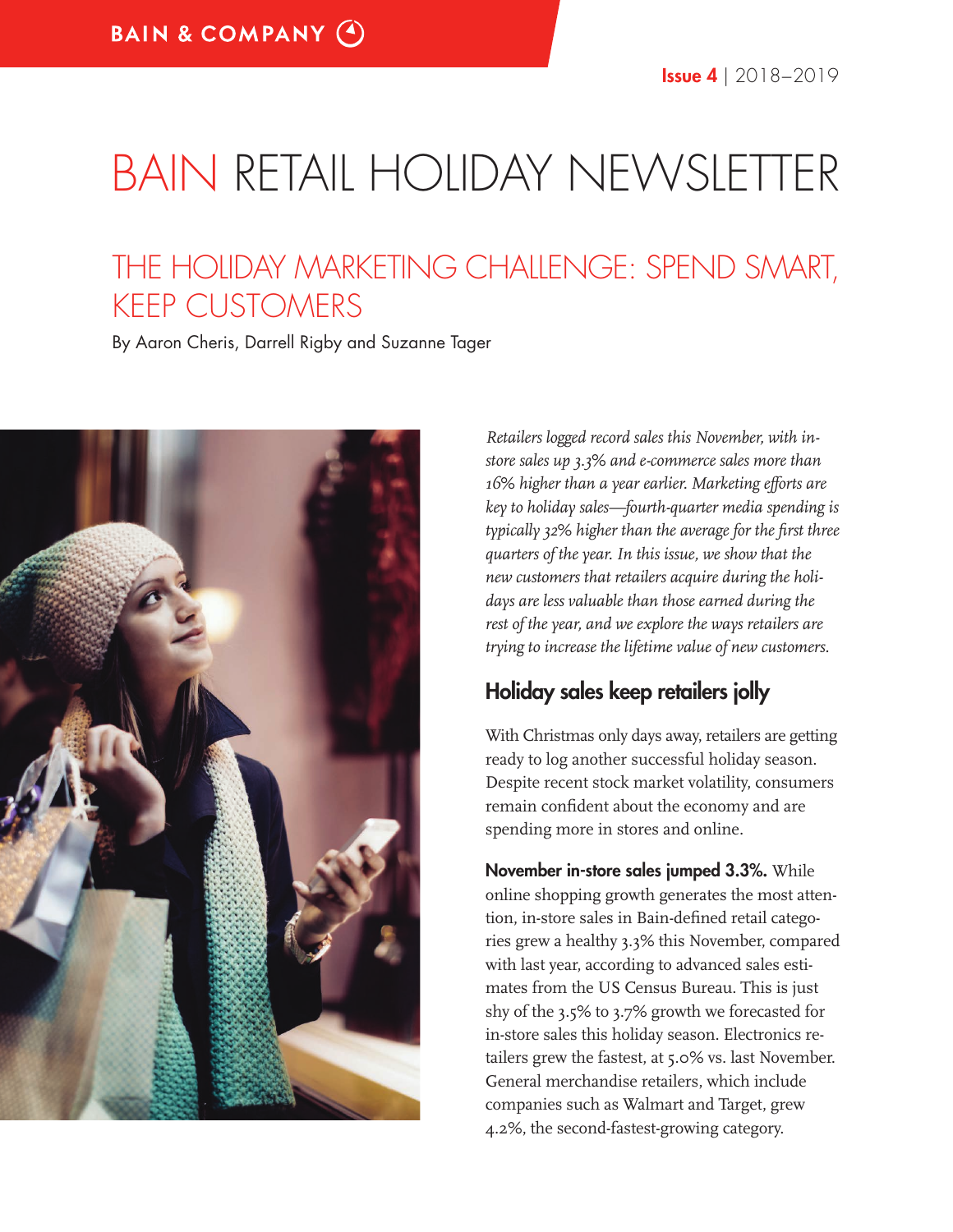

Figure 1: Online conversion rates for key gift categories have grown an average of 8% since last year

Growth in website conversion rates from November 2017 to November 2018

Notes: Conversion rates reflect percentage of interactions that resulted in purchase; interactions refer to site visitors who viewed a product page or performed an onsite search; width of bars indicates each category's share of website interactions; analysis based on data from 10 major retailers in each category Sources: Jumpshot; Bain analysis

**Store foot traffic is up this season.** The number of store shoppers visiting the 10 major retailers we tracked with the help of Placer.ai climbed 1.4% between November 1 and December 11, compared with the year-earlier period. Traffic is also up 3.6% from a year earlier at the 900 shopping centers, outlets and malls that we tracked. This growth was most pronounced for higher-end A- and B-grade malls, where traffic grew 4.8% during this period. Lower-end C- and D-grade malls saw a 0.2% decrease.<sup>1</sup>

**Online sales continue to soar.** Sales through websites increased 16.4% between November 1 and December 6, compared with the same period last year, according to Adobe Analytics. Sales were lifted by slightly higher web traffic, as well as increases in conversion rates and basket sizes. Retailers converted website visits into sales at an 8% higher rate in key gift categories in November than a year earlier (up 91 basis points from 11.4% last year), according to our analysis of data from online data firm Jumpshot. Conversion rates increased the most in the toys and games category (see Figure 1). On the mobile front, more shoppers are turning to apps for holiday shopping. The number of daily average users for the top 50 Android apps in retail rose 14% between November 1 and December 11, compared with last year, according to data from market-intelligence firm SimilarWeb.

#### Marketing to the 2018 holiday shopper

It's a chilly Monday in Boston, and working mom Abby is scrolling through Instagram to pass the time as she waits for the train to take her to the office. She smiles as she taps through a friend's fun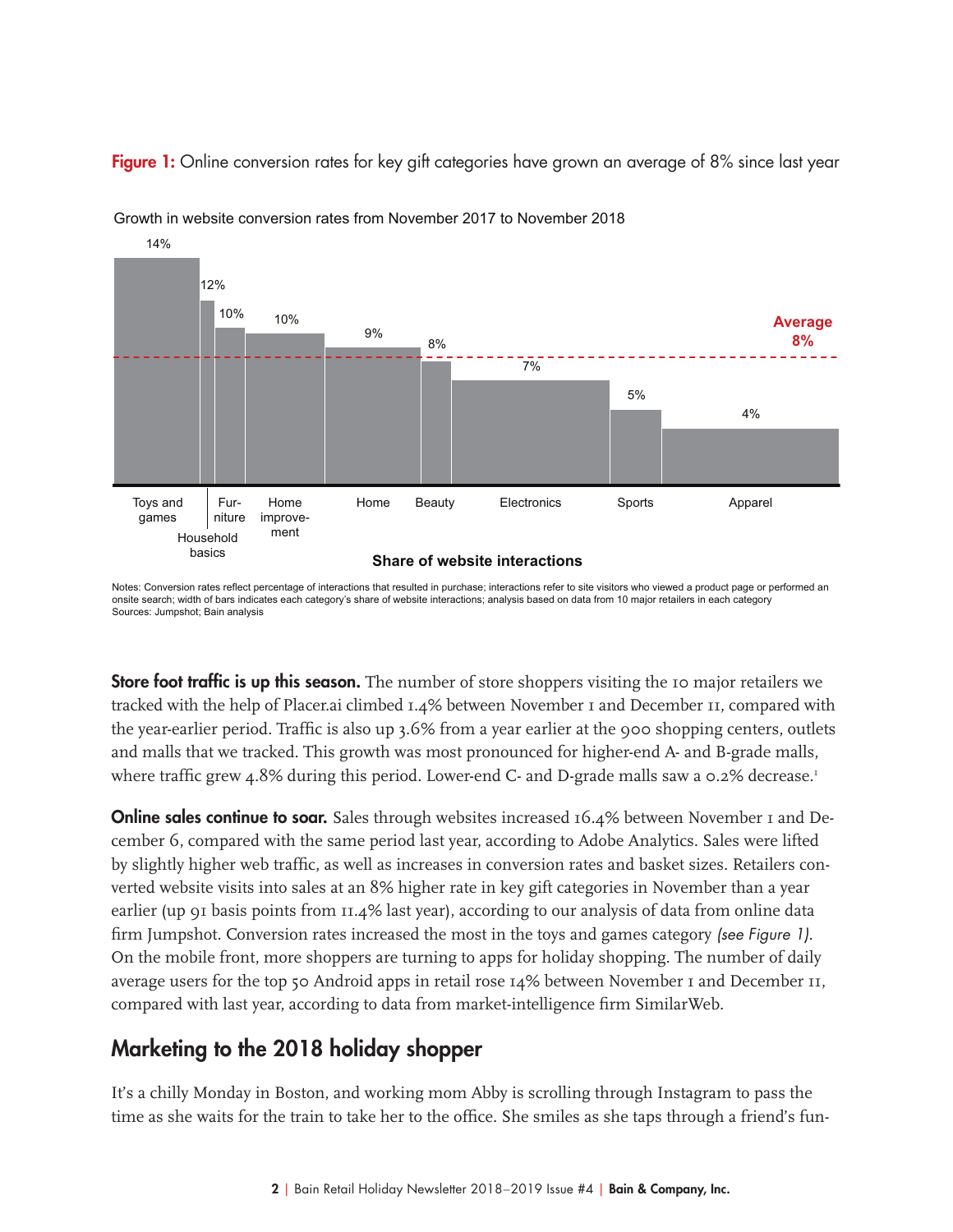ny Instagram "story"—a short series of annotated photos and videos—about tacky Christmas sweaters. Before she moves on to the next story, one about a new book from her favorite author, she spots a story from a specialty retailer where she frequently shops. It highlights top gift ideas, including several products she has been browsing in recent weeks, such as French candles and cashmere pajamas. The next item, a classic black dress, is intriguing enough to prompt her to visit the retailer's site. When the site launches, she sees that the dress is available for pickup in her size at a store a few blocks away. She puts it on hold and decides to pop over during lunch. She then checks her email and while reading an article, clicks a link to an embedded holiday video. Before the video loads, she watches a 15-second advertisement from a retailer whose website she visited yesterday. As she gets to the office, she receives email confirmation of her noon dressing room slot, with a note that the retailer will also provide shoes in her size and some accessories to try on with the dress.

This is marketing today. This season, most retailers will be using their holiday marketing budgets to target potential shoppers wherever they are, whether they are reading the news on their phones or watching videos on social media. However, tomorrow's industry leaders are going further to retain new customers, deepen existing relationships and build the data infrastructure that will power their marketing decisions for holiday seasons to come.

### TV advertising is still king, but digital is ramping up

Retail media spending has declined 1.6% a year, on average, from 2014 to 2017, even as sales rose 3.8% (see Figure 2). And while overall fourth-quarter retail media spending has declined 0.2% annually, consumers are right to feel inundated with holiday ads—media spending in the fourth quarter exceeded quarterly spending for the rest of the year by an average of 32% from 2014 to 2017, while sales rose 15%. We forecast this year's fourth-quarter media spending to outpace last year's by 3%, based on spending increases from a sample of retailers we tracked with the market-intelligence firm Numerator.

Retailers that sell products in popular gift categories, such as consumer electronics and apparel, experience fourth-quarter sales surges and tend to boost their fourth-quarter media spending most (see Figure 3). Amazon also ratchets up media spending during the holiday months to draw Prime members, who increase their monthly spending by more than 50% (see "Is Amazon Primed to Conquer Christmas Again?"). In contrast, home improvement and convenience stores, which serve immediate needs, do not experience the same revenue spikes and keep their media spending more consistent year-round.

While retailers typically increase their media spending during the fourth quarter, their preferred channels are evolving. Television advertising has historically been the promotional medium of choice for retailers, especially during the holidays. From 2014 to 2017, TV ad purchases made up 41% of retail media spending during the fourth quarter, up from 36% during the first three quarters of the year. But retailers have been gradually shifting away from TV, cutting holiday spending 3% a year during that time period. The mix shifted most aggressively in 2017, when digital channels captured an additional 8.6 percentage points of retail holiday media spending.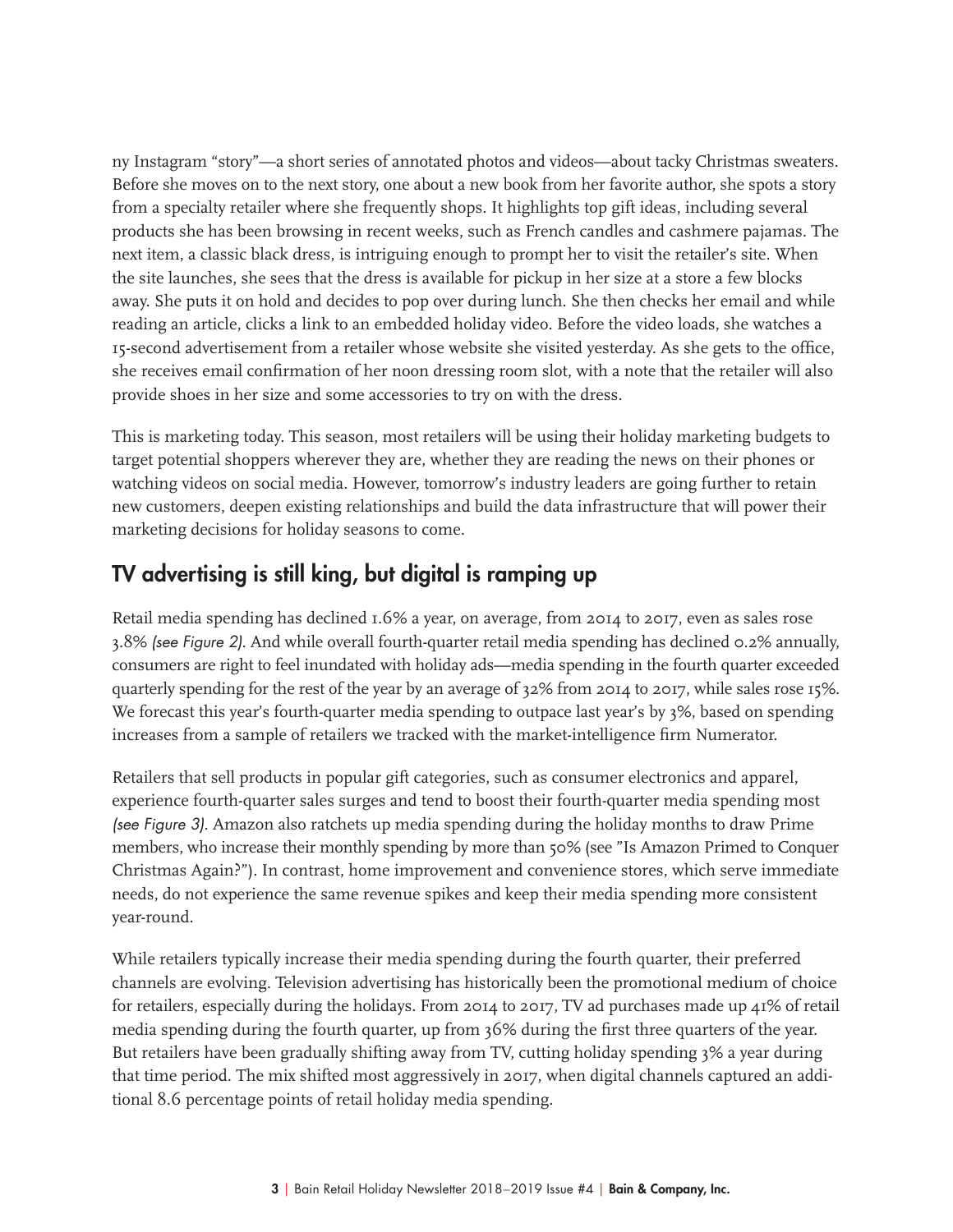

**Average annual change**



US retail media spending (\$ billion)

Notes: Retail sales as defined in Bain's Retail Holiday Newsletter series; 2018 numbers reflect forecasts for the fourth quarter Sources: Kantar Media; US Census Bureau; Numerator; Bain analysis

Figure 3: Retailers with the biggest surge in seasonal revenue typically increase their media spending the most in the fourth quarter

Average change in fourth-quarter revenue vs. first three quarters, 2014–17



Average change in fourth-quarter media spending vs. first three quarters, 2014–17

Notes: Bubble size based on US sales by NAICS category in the fourth quarter of 2017; Amazon bubble size reflects estimated gross merchandise value; revenue and media spending growth is based on data from 21 retailers Sources: Kantar Media; JPMorgan; US Census Bureau; Bain analysis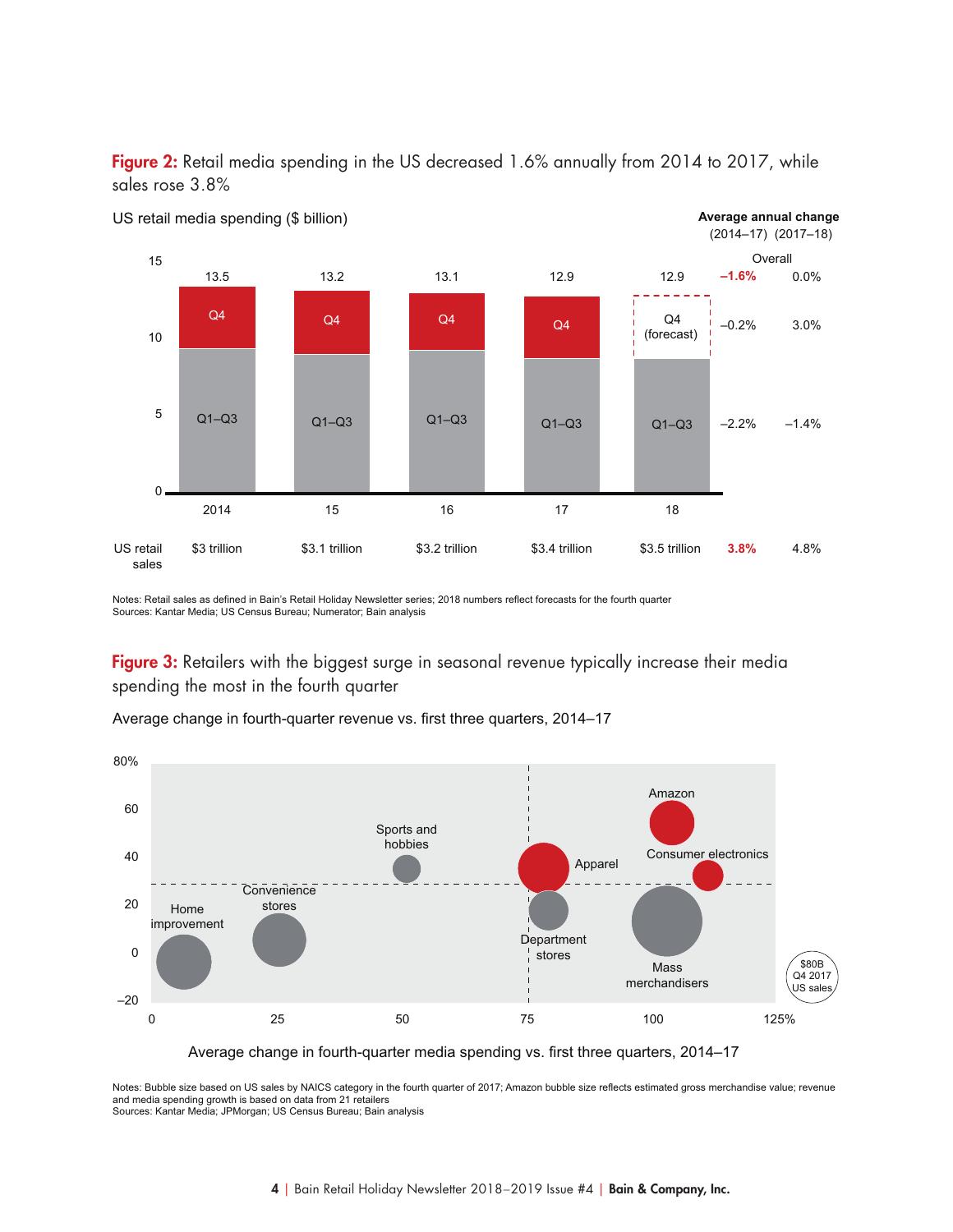

#### Figure 4: Holiday retail media spending will continue to shift to digital in 2018

Sources: Kantar Media; Numerator; Bain analysis

Early evidence suggests this shift has continued into the 2018 holiday season. Media spending on TV and other traditional channels—including radio, print and outdoor ads—has been falling this holiday season in favor of digital advertising, based on data from nine retailers that we analyzed with Numerator. While we expect spending on traditional channels this holiday season to decline more than 3% from a year earlier, we predict that spending on digital ads—including display, video and search—will grow almost  $14\%$ , with online display and video ads growing fastest (see Figure 4). Digital ads will likely command as much as 38% of these retailers' ad budgets this holiday season, up 4 percentage points from the 2017 period.

With 80% of marketers using video ads this holiday season, consumers are bound to notice. Recent research by the online video tool Animoto suggests that consumer brand videos influence the holiday buying decisions of more than half of their viewers. With that in mind, retailers are experimenting with formats ranging from short, punchy clips, like familiar six-second "bumper ads," to longerform narratives that resemble short films. They are also testing new social video channels, such as Instagram's IGTV, which features videos that exceed the traditional 60-second cap. Walmart recently published a series of three- to five-minute videos on IGTV in which Santa gives shopping advice to customers, promoting the retailer's toys, holiday-themed decorations and Black Friday deals.

Social media has been a particular draw for retail advertisers, with almost 80% of marketers planning to run a holiday-related social campaign this season. Media research firm MAGNA expects spending

Notes: Digital includes search, Internet display and online video; Print includes business-to-business spending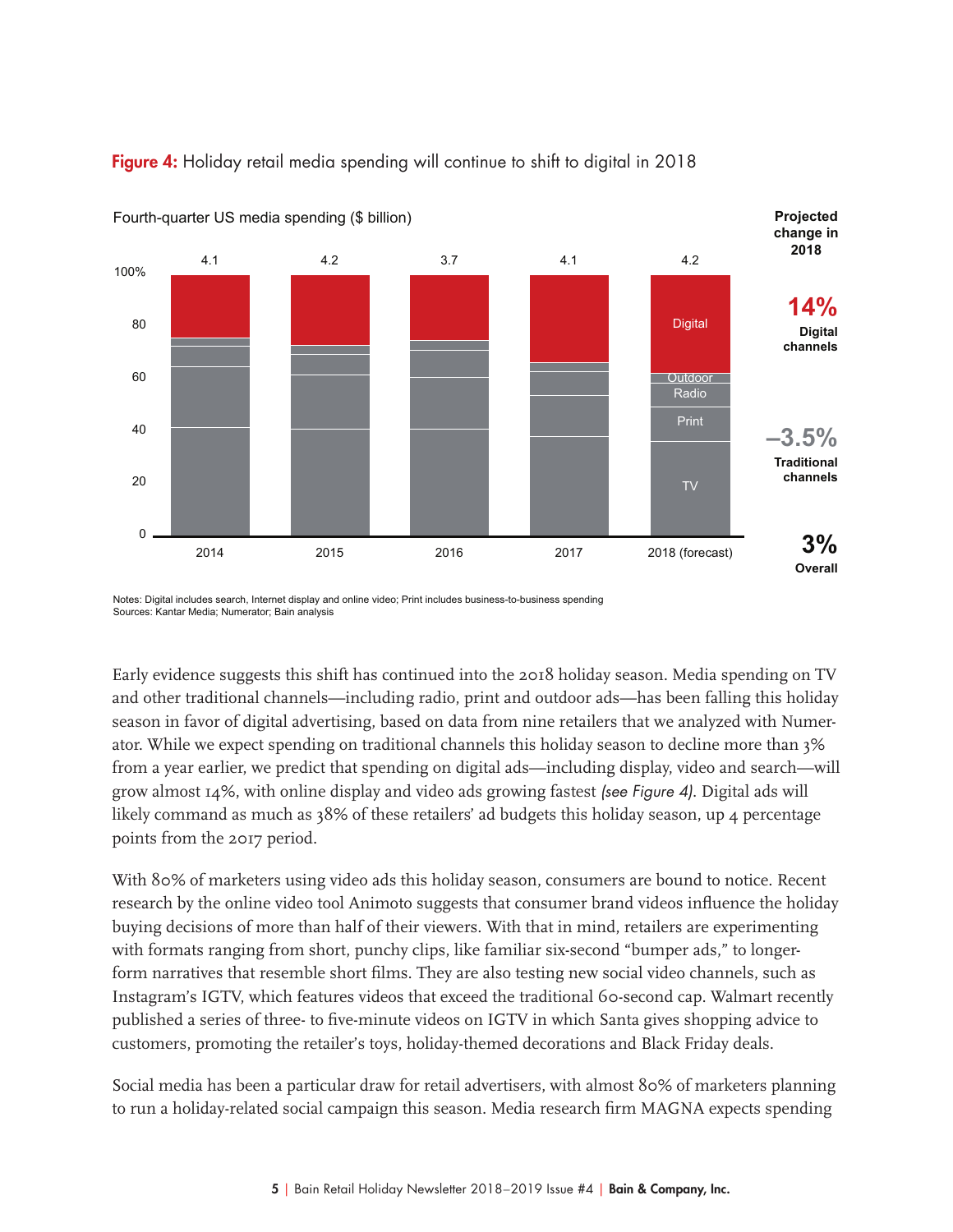on social media advertising to increase 30% in 2018. Unlike TV commercials, social media offers retailers an opportunity to target key buyer groups with relevant products and direct links to purchase gift ideas. Almost three-quarters of people surveyed by Animoto said that social media influenced their buying decisions. And Facebook estimates that consumers post 26% more often during the holiday months as they trade Christmas greetings and look for gift ideas.

The Instagram or Facebook "story"—collections of images or brief videos that disappear after 24 hours—has been taking retailers by storm. Sponsored stories, which target users based on demographics, have become the most popular new advertising vehicle for retailers this holiday season, according to digital ad tools ClickZ and Kenshoo. More than one-third of consumer brands have included sponsored stories in their holiday marketing plans this year. Nordstrom Rack recently posted an interactive series of Instagram stories that invited users to tap their phones to remove on-screen snow to reveal a deal of the day.

#### Many new customers, but with lower customer lifetime values

With most retailers buying more ad units during the holidays, the cost can jump by as much as 20% to 30%, compared with the rest of the year. This plays out across all channels, including social media, where the cost per thousand impressions spiked 22% during the fourth quarter last year. The cost per click for search engine ads was also 9% higher during last year's holiday season than the quarter that followed it.

While retailers are absorbing higher media costs, the new customers they acquire during the holidays are less valuable. They are less likely to return than customers earned at other points in the year, reducing their customer lifetime value, which is the amount they are likely to spend at the retailer during their entire relationship. To see how this pattern plays out over years, we worked with Earnest Research to analyze buyer spending during the 24 months after a customer's initial purchase month at 21 major retailers. Customers acquired during November and December typically spend 15% to 20% less during the subsequent two years because they return to the retailer less often (see Figure 5).

Consumer electronics retailers experience the largest drop in future spending, with customers acquired during the holidays spending almost 30% less during the subsequent 12 months (see Figure 6). While the flurry of holiday promotions and discounts might draw new customers to popular gift categories, customers acquired during the rest of the year are more likely to return outside of the holiday deal season. However, Amazon seemingly remains impervious to this effect: New customers gained during the holidays spend only 2% less in later months than those earned during the rest of the year, suggesting that the right strategy and tactics can narrow the gap.

Despite the weaker customer lifetime values of individual holiday shoppers, the rewards of attracting many new customers can outweigh their reduced propensity to return. On average, retailers gain 26% more customers per month during November and December than during the rest of the year. Consumer electronics stores show the biggest increase in customers during the holiday season, 80%,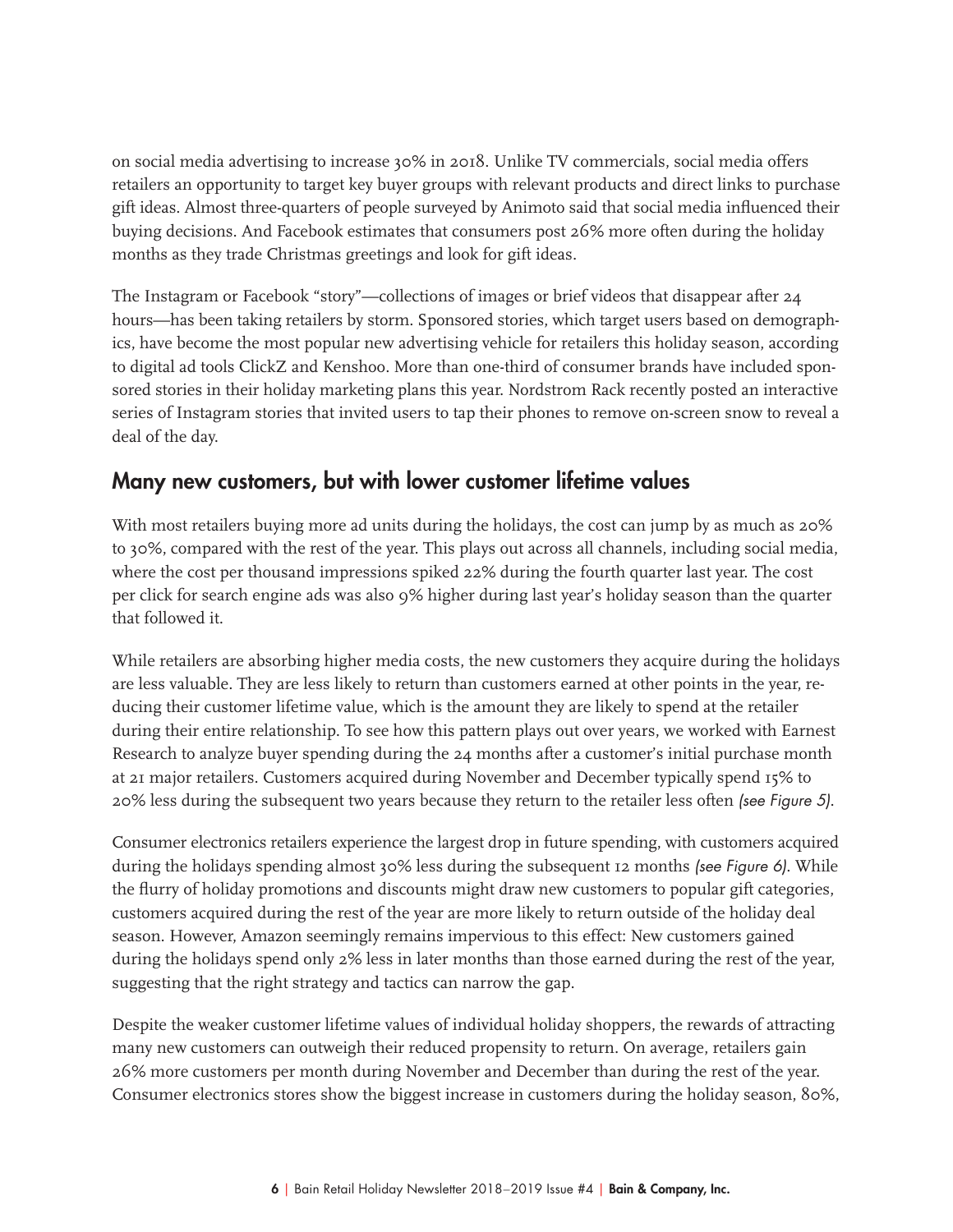Figure 5: Compared with customers acquired the rest of the year, new holiday customers spend less and make fewer transactions in subsequent years



Average spending per new customer after acquisition month

Notes: Holiday includes November and December; includes data from 21 major retailers from January 2014 to October 2018 Sources: Earnest Research; Bain analysis

Figure 6: In the first year, new holiday customers spend less than customers acquired the rest of the year, especially at mass merchandise and electronics retailers



Average spending per customer in the first 12 months following acquisition month

Notes: Holiday months are November and December; includes data from 21 major retailers from January 2014 to October 2018 Sources: Earnest Research; Bain analysis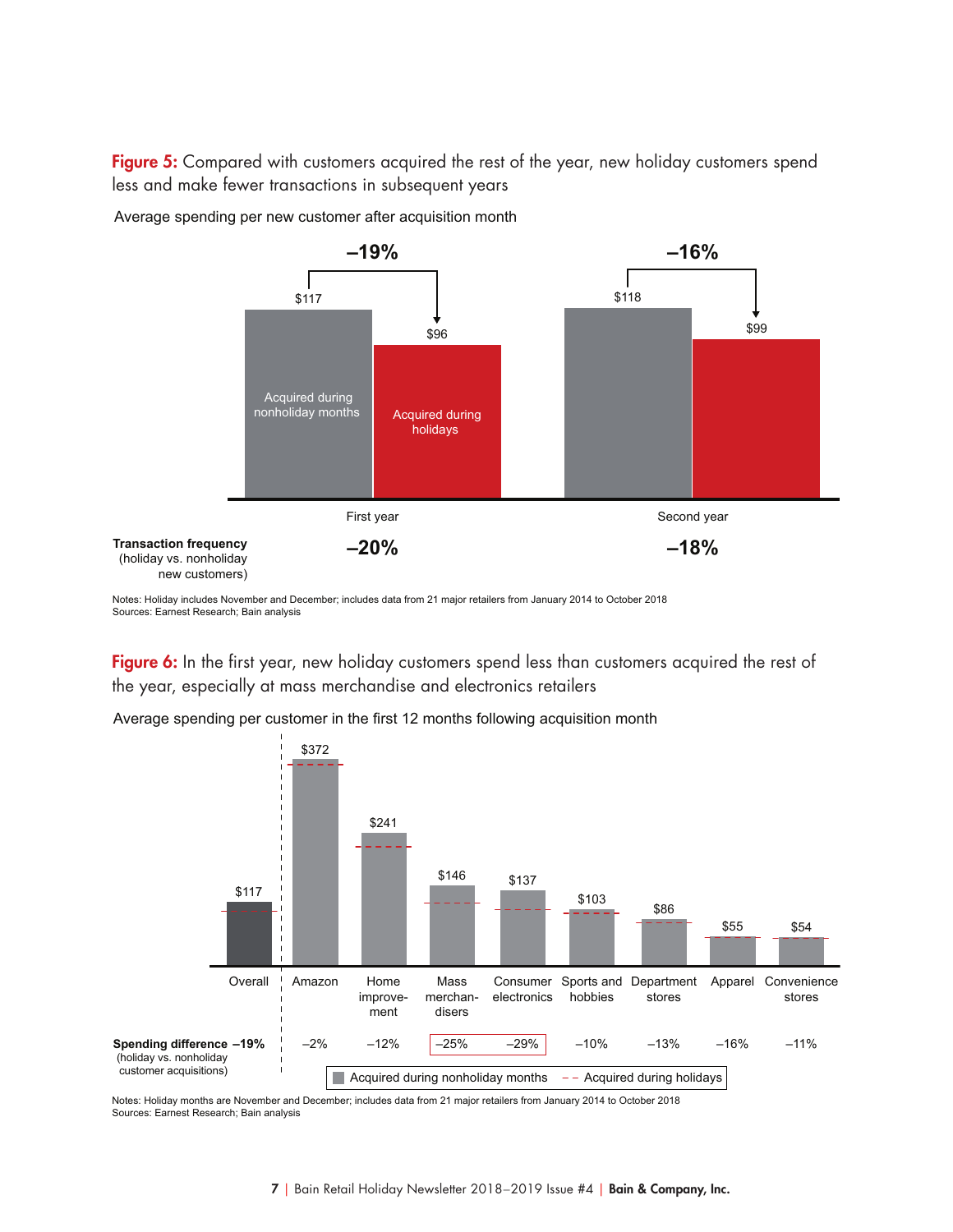Figure 7: Most retailers acquire more new customers during the holidays, especially electronics and apparel stores



Increase in monthly aquisitions during holiday vs. nonholiday months

followed by apparel retailers and department stores (see Figure 7). Convenience stores and home improvement retailers acquire fewer new customers during the holiday months. The spike in new customer acquisitions reflects the overall seasonality of these segments. As we saw in Figure 3, fourth-quarter revenue rises the most at apparel, sports and hobbies, and consumer electronics retailers, while home improvement retailers and convenience stores see the least change.

#### Tried-and-true tactics with a modern twist

To generate more repeat business, retailers are deploying many time-honored marketing approaches, but tailoring these tactics for the modern customer. These approaches include:

**Enticing customers with promotional and discounted gift cards.** Free or discounted gift cards remain a powerful tool to encourage repeat transactions. On Black Friday, Walmart offered \$300 gift cards with the purchase of an iPhone XR or iPhone XS. Amazon gave an extra \$10 to customers who purchased a \$100 gift card. And Target held a one-day sale in which it offered gift cards of up to \$300 at a 10% discount. Despite the discounts, retailers still emerge as winners. The International Card Manufacturers Association estimates that 2% to 4% of gift cards are never used. Among customers who use their cards, 59% spend more than their card's value, according to a Blackhawk network consumer survey. The gift cards become tantamount to interest-free loans from consumers, who might not return until after the holidays.

Notes: Holiday months are November and December; includes data from 21 major retailers from January 2014 to October 2018 Sources: Earnest Research; Bain analysis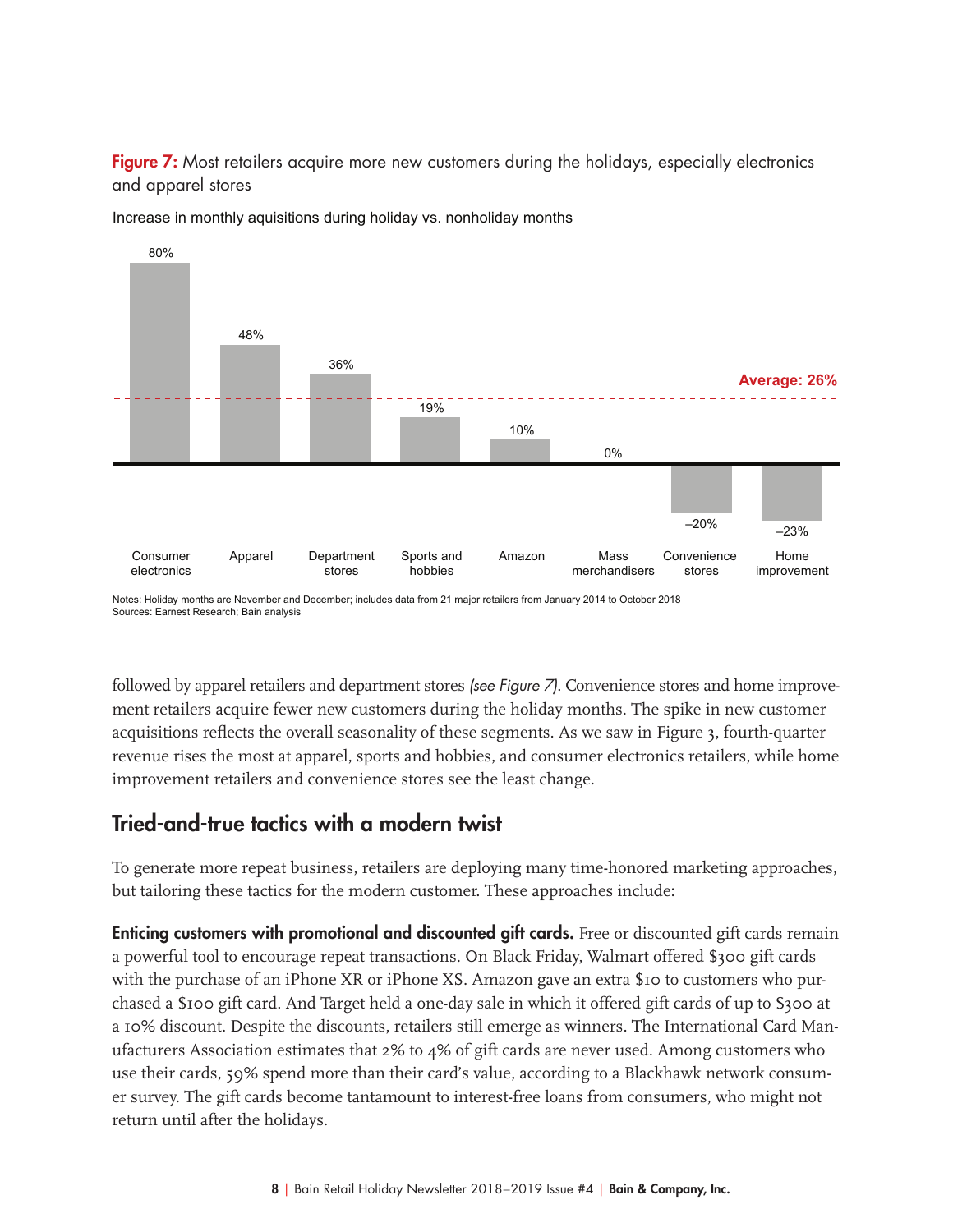**Providing time-limited bounce-back incentives.** Retailers want consumers to feel as though they are losing out by not returning to shop. Kohl's, for example, not only cut the price of the popular Instant Pot cooking tool on Black Friday to \$69.99 from the regular \$140, but gave \$15 of Kohl's Cash that was valid for only 10 days after the purchase. Dick's Sporting Goods also offered customers who purchased select The North Face items up to \$50 in cash to use between December 12 and December 31. This "use it or lose it" strategy aims to capture more of customers' holiday budgets.

**Offering special experiences to loyalty program members.** While discounts still appeal to customers, experiences are becoming a powerful draw. Perks such as access to special events or expedited checkout lines can inspire more loyalty than purely points-based programs, according to research from Gartner. Sephora has been testing this approach, revamping its Beauty Insider program to include makeovers as a reward option. Athleisure retailer Lululemon has been piloting a new loyalty program that offers members curated experiences, such as exercise classes, and free shipping for a \$128 annual fee.

Harnessing data to engage customers on a personal level. Personalizing offers to customers is especially challenging after the holidays, as shoppers are frequently buying for others during the holiday season. Amazon customers send purchases to nonprimary zip codes at double the rate during the holidays (see Exhibit A), according to research we conducted with the analytics firm Pyxis. In an ideal state, retailers would be able to separate gifts intended for others from personal purchases to avoid muddying a customer's profile. Technology can help retailers maintain high-quality consumer profiles that enable more personalized outreach. Customer data platforms—databases that collect and integrate data from various sources, including first-party transactions, and apply matching algorithms—can help retailers develop comprehensive behavior profiles by capturing and connecting more data than older approaches. These databases can feed data management platforms that centralize campaign and audience data from various sources. From there, a company can deploy predictive tools and machine learning to deliver the right marketing messages, at the right time, in an orchestrated way across channels.

Organizing customer data can require significant effort and investment, but the data shows it is worth it. Eight in 10 customers say they are more likely to buy from a company that offers personalized experiences, according to a study by data marketing firm Epsilon.

#### Segmenting the naughty customers from the nice

As the season wraps up, retailers will look for ways to extend relationships with new customers. While these new customers are worth 15% to 20% less, on average, than nonholiday acquisitions, some will naturally spend more and others have the potential for higher lifetime values, with the right triggers. But retailers must quickly identify these high-potential customers and align media spending accordingly. Saying the right thing to the right consumer at the right time can yield rewards for years to come.

Leading retailers constantly test different approaches and make real-time adjustments based on what they learn. During Thanksgiving weekend last year, a company that sells popular gift items closely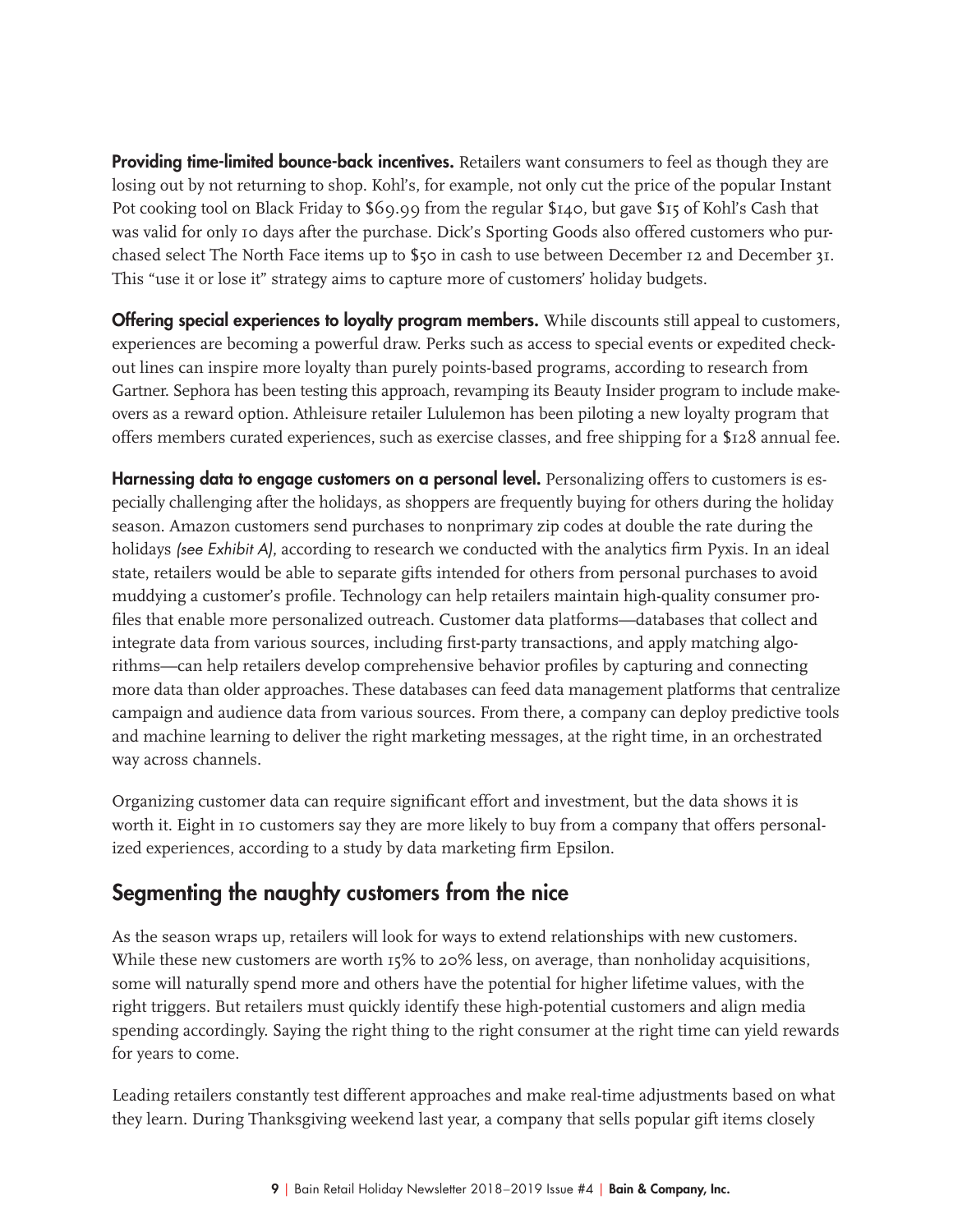monitored online sales during the first few hours of the critical shopping weekend. Traffic hit record levels, prompting the company to invest further and extend the campaign rather than halt it after a few hours as it initially planned. Thanks to this proactive adjustment, the company doubled its e-commerce sales targets and tripled its expected return on advertising spending.

While there is no one-size-fits-all approach, successful retailers will enter the New Year equipped with lessons from the season and a concrete plan to bring holiday shoppers back. Industry leaders will use this strong holiday season to create a ripple effect that propels their growth into 2019 and beyond.

## The post-holiday recap and outlook

We hope you have a wonderful break over the holidays. We will be back in the New Year with our final issue of the season, "Bain's Post-Holiday Recap and Outlook."

Please let us know if you have any questions or would like to arrange a follow-up discussion on the issues addressed in this newsletter or any other retail topics by emailing us at *RetailHolidayNewsletter@bain.com.*

1 Green Street Advisors determines mall grades for each property based on merchandise mix, productivity, location, and condition/appeal.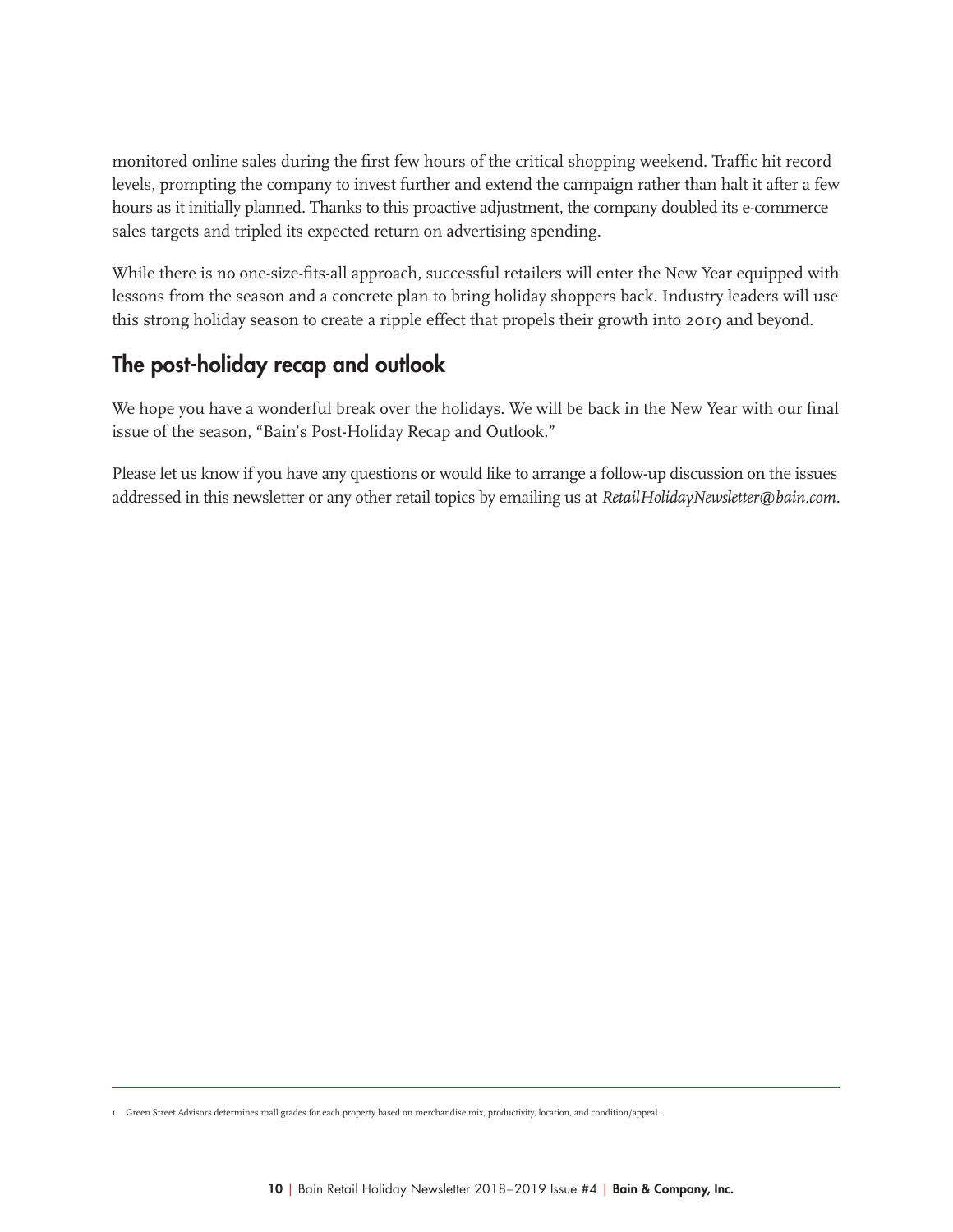## APPENDIX

Exhibit A: During the holidays, Amazon customers send purchases to addresses outside their usual zip code at twice the rate

Percentage of Amazon orders sent to nonprimary zip codes



January to October 2017

November to December 2017

Note: A primary zip code is the one a customer uses for at least 80% of order deliveries from January to October Source: Pyxis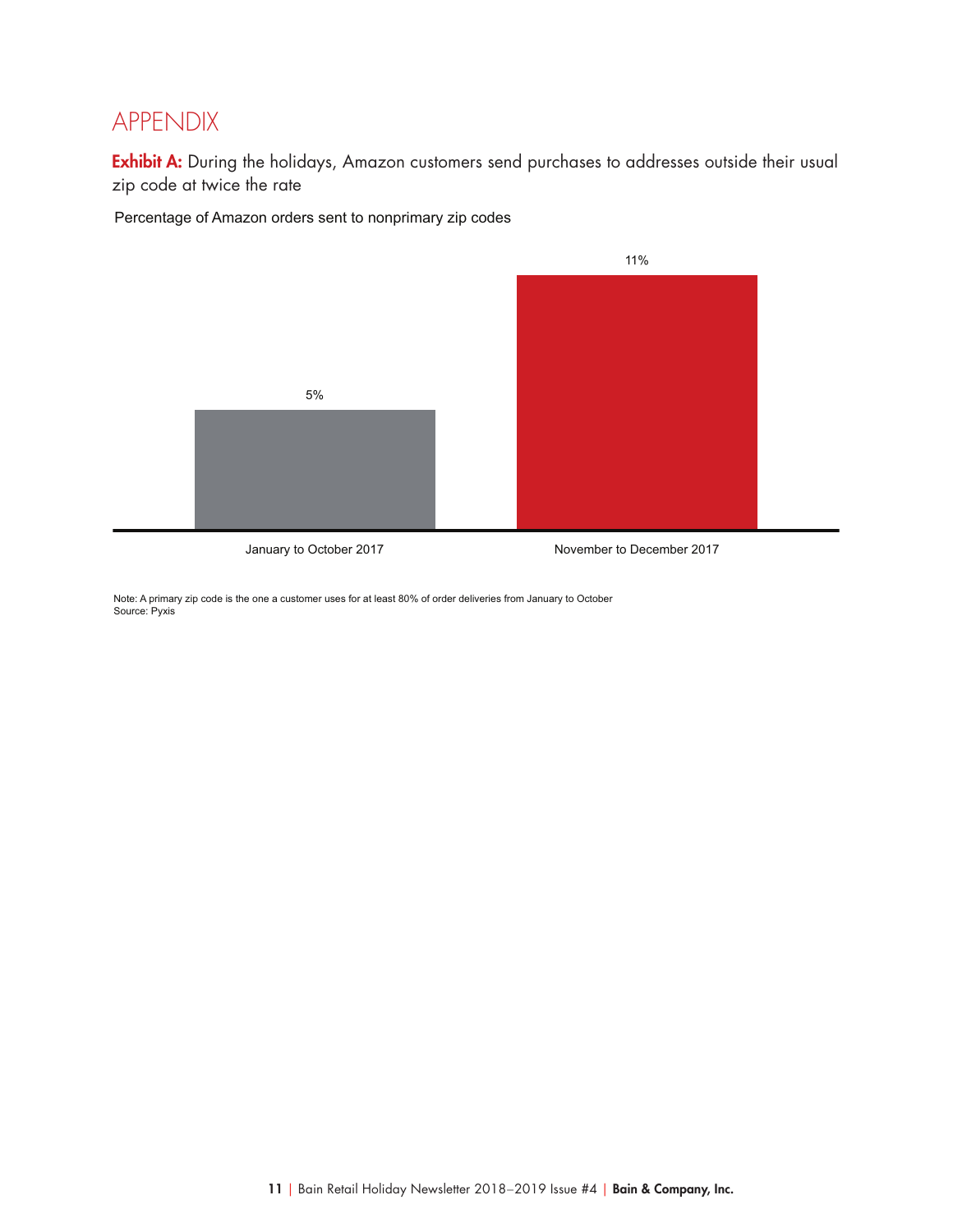## ABOUT OUR RESEARCH PARTNERS

**Earnest Research** provides market and consumer research that draws from the transaction data of millions of anonymous US-based consumers to consultants, investors and corporate clients. Using a proprietary full-wallet methodology and longitudinal cohort analysis, Earnest Research provides insight into consumer behavior trends and a comprehensive, unbiased look into competitive market dynamics. To learn more about Earnest Research, visit *www.earnestresearch.com*.

Green Street Advisors, an independent research firm, advises participants in the commercial real estate industry, providing them with unbiased insights and excellent service. Green Street offers public market REIT research in North America and Europe, covering more than 120 REITs; the firm also provides US private market research on the top 50 metropolitan statistical areas. To learn more about Green Street, visit *www.greenstreetadvisors.com*.

**Jumpshot** provides insights about online user actions that help e-commerce companies and brands gauge how and where customers are clicking and buying. The company's real-time, anonymized global panel tracks 5 billion actions a day across 100 million devices. Jumpshot's clients include major companies in industries such as consumer products, media, technology and healthcare. To learn more about Jumpshot, visit *www.jumpshot.com*.

Numerator is a market-intelligence firm that brings together omnichannel marketing, merchandising and sales data for brand, retail and agency clients. Owned by Vista Equity Partners, Numerator connects omnichannel purchase data (powered by the InfoScout OmniPanel) and comprehensive path data to deliver a detailed view of the consumer shopping and purchase experience. To learn more about Numerator, visit *www.numerator.com*.

**Placer.ai** is an advanced foot-traffic analytics platform that generates location-specific insights, helping retailers gain a deeper understanding of audiences and competition. Headquartered in Silicon Valley, Placer.ai enables its customers to make data-driven decisions based on precise human movement analytics. To learn more about Placer.ai, visit *www.placer.ai*.

Pyxis is a consumer-behavior analytics firm that analyzes billions of e-commerce and in-store purchases conducted by millions of consumers. Pyxis uses SKU-level data and proprietary algorithms to generate detailed reports about market share, market size, customer loyalty and pricing power for leading consumer companies. To learn more about Pyxis, visit *www.pyxisintel.com*.

**SimilarWeb** provides granular insights about websites and apps across all industries and in every region to help brands make better decisions. Companies use SimilarWeb to understand industry dynamics, reveal competitor strategies, benchmark performance and identify new opportunities. To learn more about SimilarWeb, visit *www.similarweb.com*.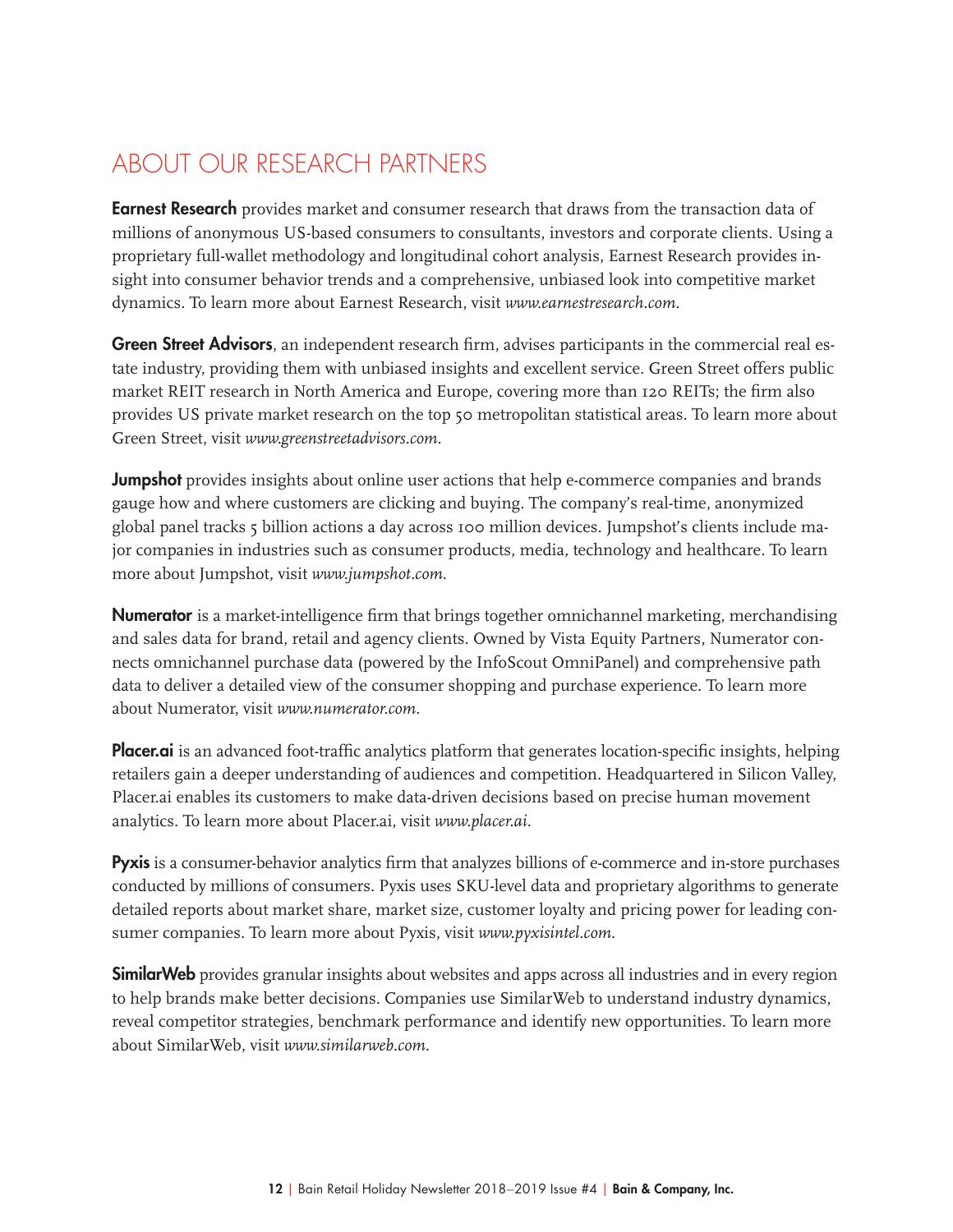# SELECTED REFERENCES

Bogost, Ian. "Why 'Stories' Took Over Your Smartphone." The Atlantic (https://www.theatlantic.com/ technology/archive/2018/05/smartphone-stories-snapchat-instagram-facebook/559517/), May 3, 2018.

Collins, Kimberly. "Social Media Stories on the Rise in 2018 Holiday Ads." ClickZ (https://www. clickz.com/social-media-stories-2018-holiday-ads/220647/), November 15, 2018.

Crosby, Jackie. "Gift Card Glam: Retailers Put on the Glitz to Make Gift Cards Stand Out from the Crowd." Star Tribune (www.startribune.com/gift-card-glam-retailers-put-on-the-glitz-to-make-giftcards-stand-out-from-the-crowd/502209631), December 8, 2018.

"Facebook Holiday Study." Ipsos Marketing (https://s2.wp.com/wp-content/themes/vip/facebookiq/ inc/holiday/assets/pdf/FacebookIQ\_Holidays\_Global.pdf), January 2016.

Jansen, Caroline. "Lululemon Expands Test for 1st Loyalty Program." Retail Dive (https://www.retaildive.com/news/lululemon-expands-test-for-1st-loyalty-program-opens-11-stores/543865/), December 7, 2018.

Kelly, Gordon. "Black Friday iPhone 2018 Deals: Best Buy, Target, Walmart And More." Forbes (https://www.forbes.com/sites/gordonkelly/2018/11/14/black-friday-iphone-2018-deals-best-buy-target-walmart-and-more/#5d642d4835b2), November 15, 2018.

Kohl's Black Friday sales page. Kohls.com (https://web.archive.org/web/20181123030055/https:// www.kohls.com/), accessed November 23, 2018.

Krause, Amanda. "Sephora Is Giving Its Most Loyal Fans More Points than Ever before—Here's How to Get Them." Insider (https://www.thisisinsider.com/sephora-rewards-program-points-2018-8), August 9, 2018.

Lincoln, John. "The Holidays Are Coming: How to Outsmart Increasing Ad Prices and Get Better Returns." Inc. (https://www.inc.com/john-lincoln/the-holidays-are-coming-how-to-outsmart-increasingad-prices-and-get-better-retu.html), November 9, 2016.

"MAGNA Advertising Forecasts Digital Advertising Soon to Grab 50% of All Ad Dollars." MAGNA (https://www.magnaglobal.com/wp-content/uploads/2018/03/MAGNA-US-Advertising-Forecast-March-2018-Summary.pdf), March 21, 2018.

Marian, Kelsie. "Loyalty Is a No. 1 Investment Priority, but What's Next for Retail Loyalty Programs?" Gartner, Inc. (https://www.gartner.com/doc/3861470/loyalty-investment-priority-whats-retail), February 26, 2018.